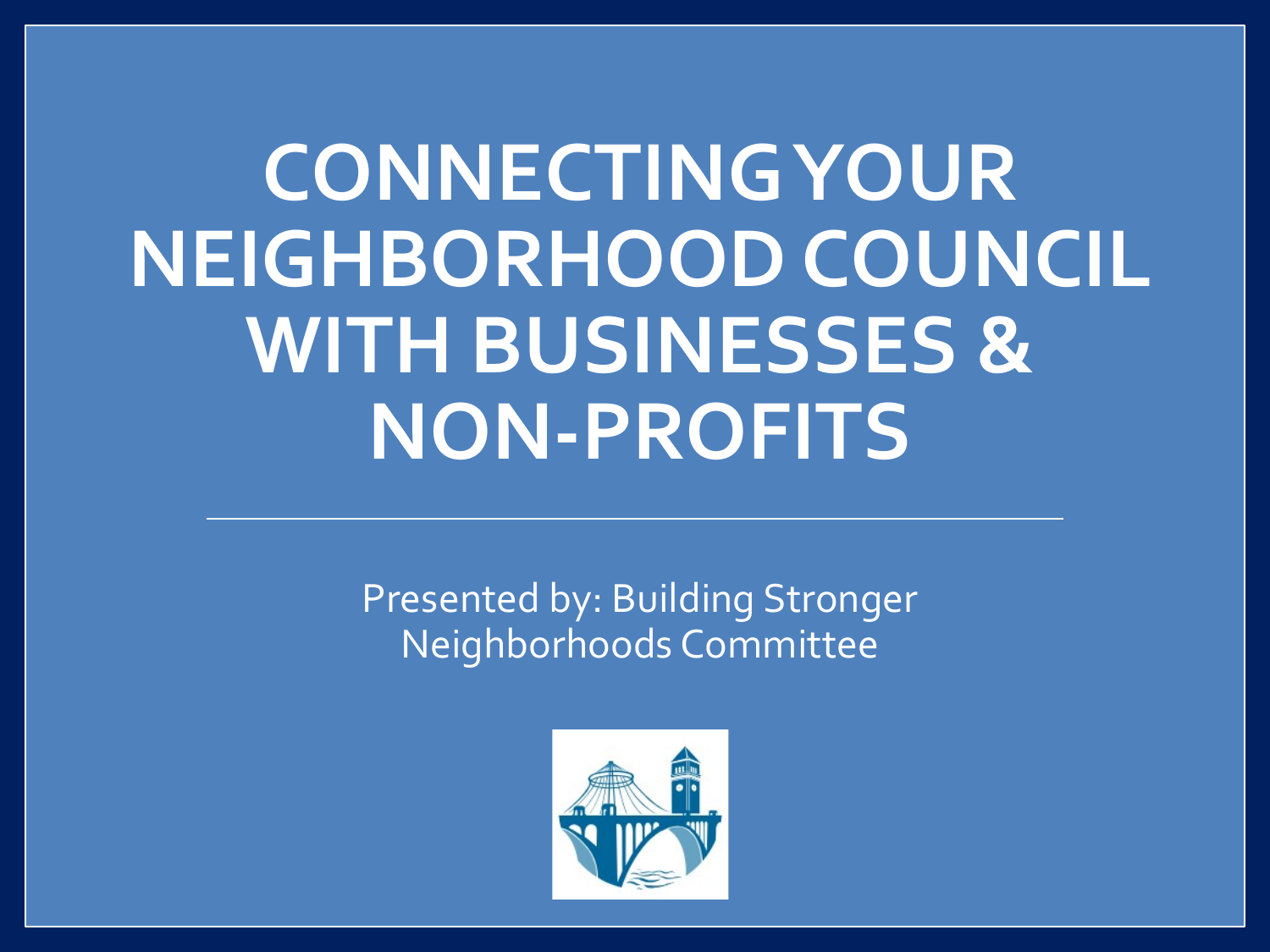## **Create a welcome packet for businesses and non-profits**

- Compose a Welcome letter (see example on last slide).
- Contact each business or non-profit one on one and introduce yourself/neighborhood council. This outreach can also be in the form of a mailed letter.
- Provide business & non-profits with neighborhood council rack cards, magnets, crime tips, neighborhood leadership business cards, etc.
- Do a business of the month promotion on social media and ask the business to offer a small incentive to neighbors to get them in the door (% off items or service. etc.)
- Engage with businesses and nonprofits when you are having an event don't just ask for donations but invite the business owners, mangers employees & family to participate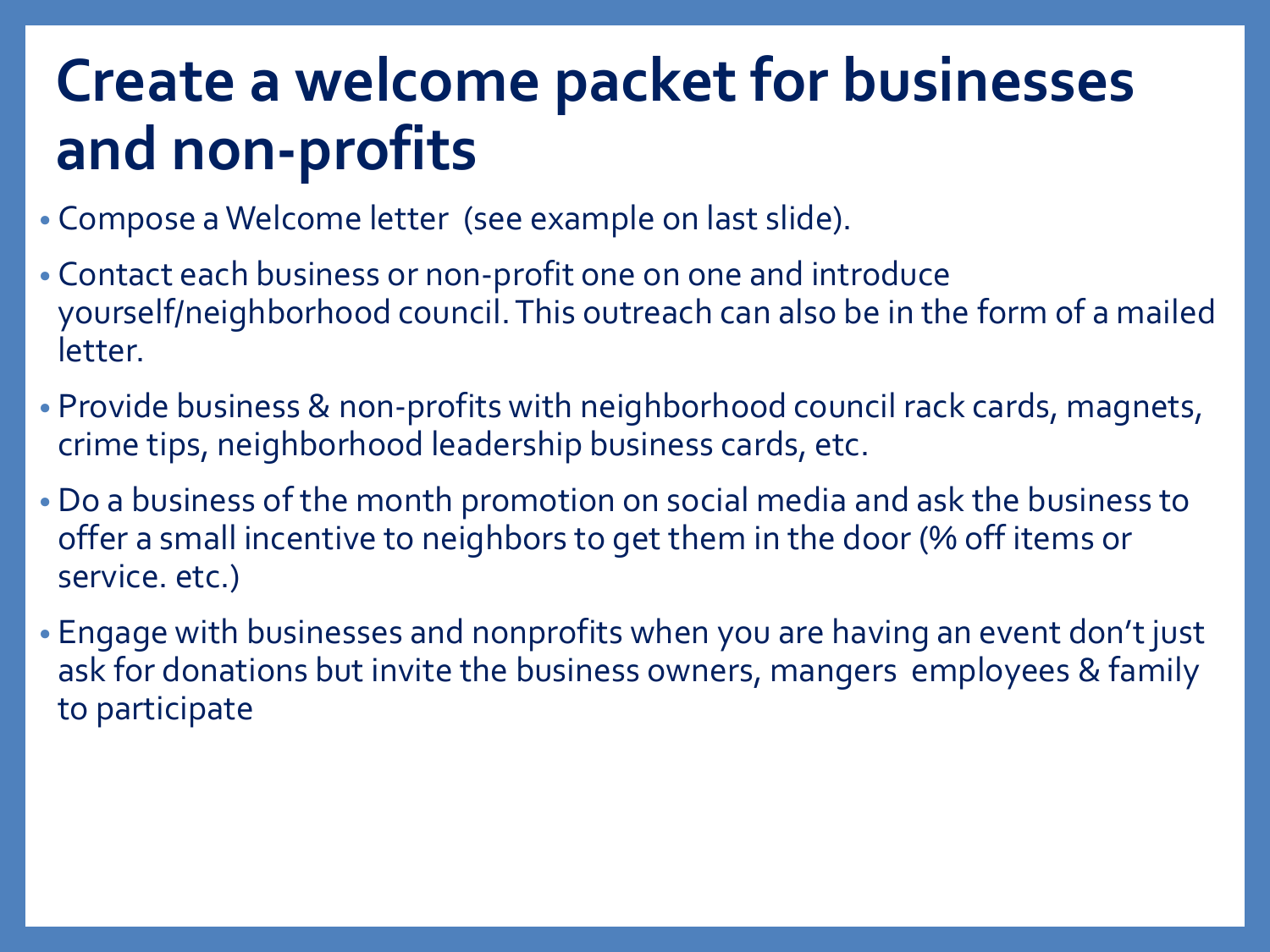## **Create a welcome packet for businesses and non-profits**

- Share information about previous events the neighborhood has hosted and how being involved in future events can promote their business
- Get Neighbors to help promote a business
- Let them know you appreciate that they choose your Neighborhood to do business
- Look for ways to get businesses involved by holding meetings in their establishments, have an garage sale or other events in their parking lot, hosting a Coffee w/a Cop event
- Check in once in a while to see if they are having any issues particularly around safety if there are issues ask your Neighborhood Resource Officer (NRO) to stop by when they have time
- Use your social media to help identify area of concerns for the business or nonprofit
- Ask the business how the Neighborhood Council can assist them